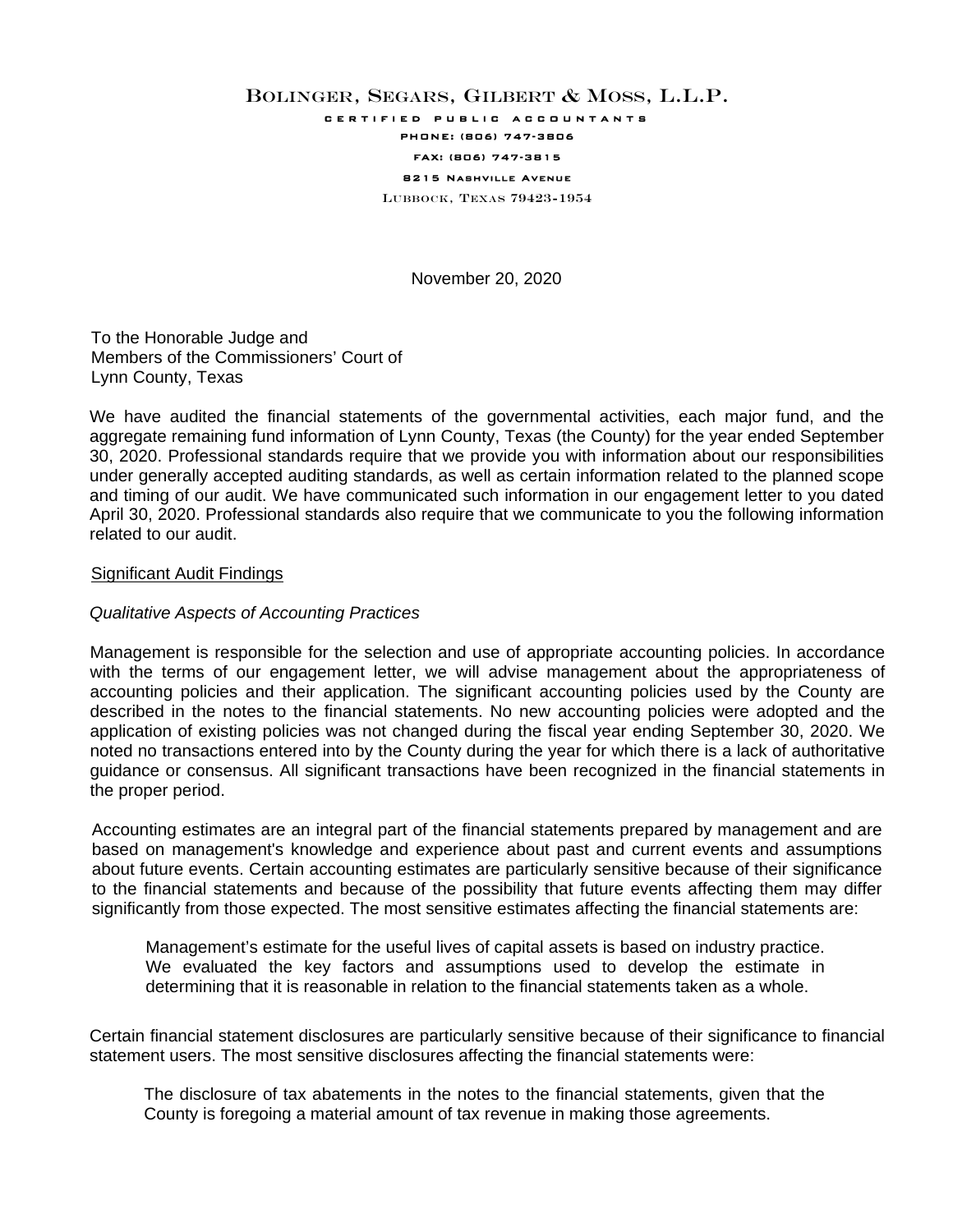Honorable Judge and Members of the Commissioners' Court November 20, 2020 Page 2

#### *Difficulties Encountered in Performing the Audit*

We encountered no significant difficulties in dealing with management in performing and completing our audit.

#### *Corrected and Uncorrected Misstatements*

Professional standards require us to accumulate all known and likely misstatements identified during the audit, other than those that are trivial, and communicate them to the appropriate level of management. Management has corrected all such misstatements. All entries made as a result of audit procedures were corrected by management and are attached to this letter.

### *Disagreements with Management*

For purposes of this letter, professional standards define a disagreement with management as a financial accounting, reporting, or auditing matter, whether or not resolved to our satisfaction, that could be significant to the financial statements or the auditor's report. We are pleased to report that no such disagreements arose during the course of our audit.

#### *Management Representations*

We have requested certain representations from management that are included in the management representation letter dated November 20, 2020.

#### *Management Consultations with Other Independent Accountants*

In some cases, management may decide to consult with other accountants about auditing and accounting matters, similar to obtaining a "second opinion" on certain situations. If a consultation involves application of an accounting principle to the County's financial statements or a determination of the type of auditor's opinion that may be expressed on those statements, our professional standards require the consulting accountant to check with us to determine that the consultant has all the relevant facts. To our knowledge, there were no such consultations with other accountants.

#### Other Audit Findings or Issues

We generally discuss a variety of matters, including the application of accounting principles and auditing standards, with management each year prior to retention as the County's auditors. However, these discussions occurred in the normal course of our professional relationship and our responses were not a condition to our retention.

#### Other Matters

We were not engaged to report on budgetary comparison schedules, combining schedules, pension schedules, or the schedule of capital leases, which accompany the financial statements. Such information has not been subjected to the auditing procedures applied in the audit of the basic financial statements, and accordingly, we do not express an opinion or provide any assurance on it.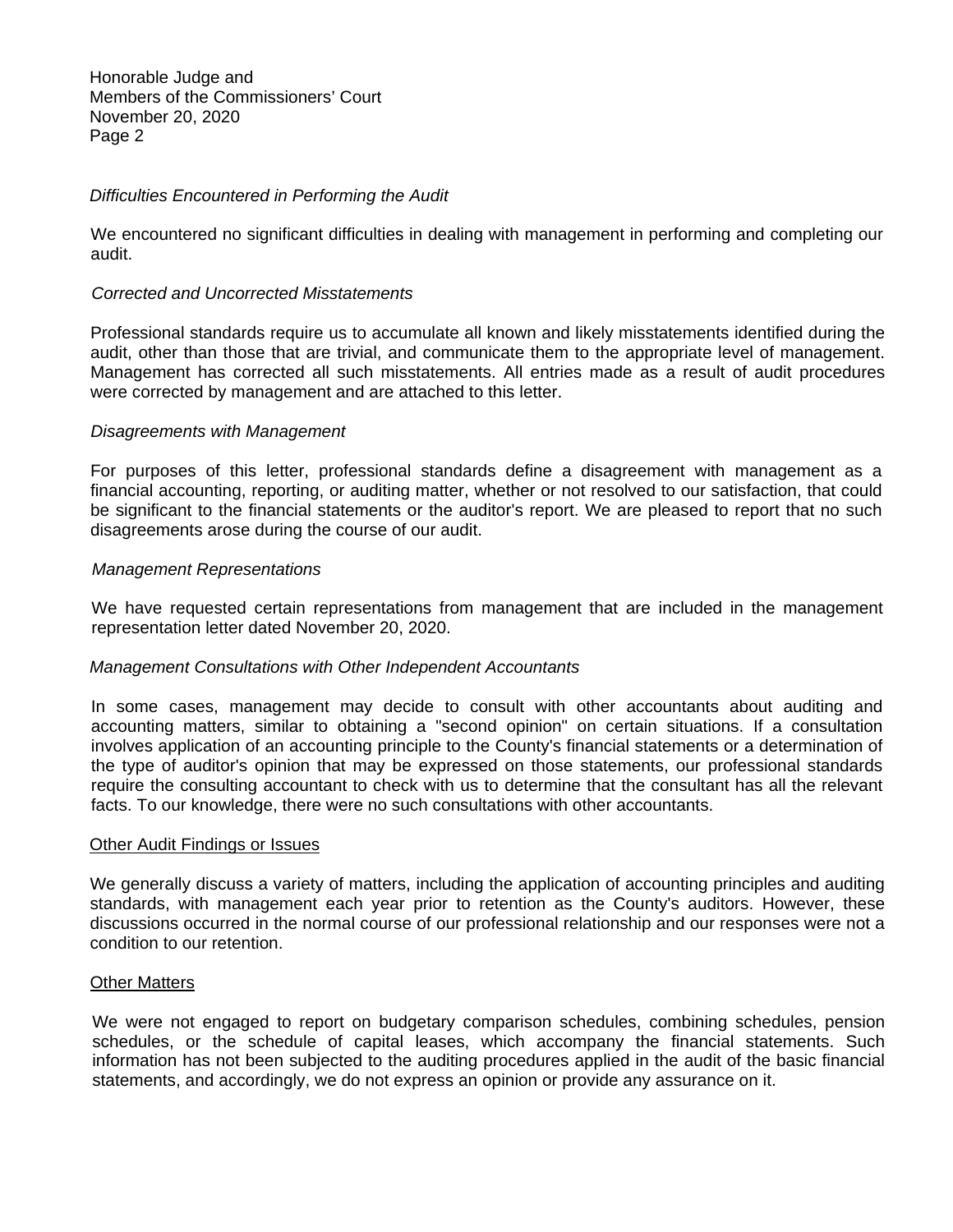Honorable Judge and Members of the Commissioners' Court November 20, 2020 Page 3

We were engaged to report on the schedule of expenditures of state awards, which accompany the financial statements. With respect to this other information, we made certain inquiries of management and evaluated the form, content, and methods of preparing the information to determine that the information complies with accounting principles generally accepted in the United States of America, the method of preparing it has not changed from the prior period, and the information is appropriate and complete in relation to our audit of the financial statements. We compared and reconciled the other information to the underlying accounting records used to prepare the financial statements or to the financial statements themselves.

#### Restriction on Use

This information is intended solely for the use of the County Commissioners and management of Lynn County, Texas and is not intended to be and should not be used by anyone other than these specified parties.

Very truly yours,

Bolinger, Segars, Silbert & Mas LLP

Certified Public Accountants